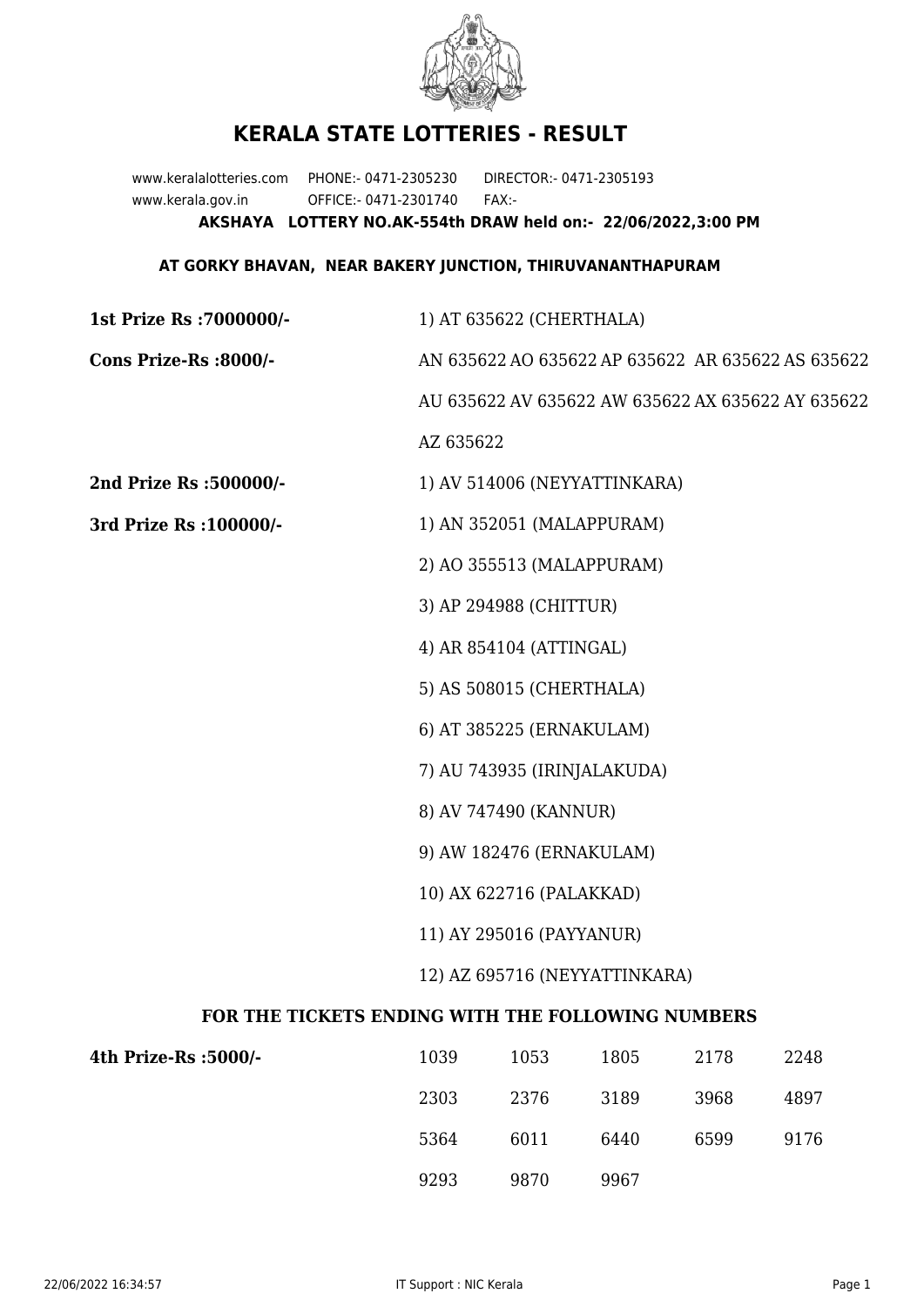| 5th Prize-Rs : 2000/- | 2798 | 3936 | 5686 | 7460 | 8274 |
|-----------------------|------|------|------|------|------|
|                       | 9781 | 9869 |      |      |      |
| 6th Prize-Rs : 1000/- | 1341 | 1686 | 1867 | 1941 | 3200 |
|                       | 3778 | 4082 | 4150 | 4281 | 4483 |
|                       | 4824 | 5566 | 5929 | 6509 | 6675 |
|                       | 7021 | 7396 | 7611 | 8377 | 8708 |
|                       | 8807 | 9009 | 9028 | 9087 | 9295 |
|                       | 9382 |      |      |      |      |
| 7th Prize-Rs : 500/-  | 0813 | 0879 | 0919 | 1031 | 1154 |
|                       | 1284 | 1292 | 1346 | 1603 | 1722 |
|                       | 1969 | 1984 | 2221 | 2253 | 2354 |
|                       | 2373 | 2434 | 2745 | 3066 | 3425 |
|                       | 3557 | 3575 | 3583 | 3682 | 3707 |
|                       | 3852 | 3898 | 3929 | 4191 | 4238 |
|                       | 4484 | 4681 | 4760 | 4869 | 5154 |
|                       | 5183 | 5448 | 5600 | 5622 | 5787 |
|                       | 6069 | 6548 | 6568 | 6604 | 6609 |
|                       | 6716 | 6768 | 6928 | 6994 | 7069 |
|                       | 7072 | 7201 | 7257 | 7324 | 7536 |
|                       | 7727 | 7880 | 7894 | 7924 | 8078 |
|                       | 8109 | 8173 | 8211 | 8220 | 8224 |
|                       | 8604 | 8660 | 8975 | 9163 | 9302 |
|                       | 9534 | 9646 |      |      |      |
| 8th Prize-Rs : 100/-  | 0152 | 0303 | 0352 | 0465 | 0479 |
|                       | 0516 | 0537 | 0543 | 0548 | 0631 |
|                       | 1033 | 1061 | 1131 | 1187 | 1227 |
|                       | 1273 | 1309 | 1362 | 1468 | 1494 |
|                       | 1516 | 1547 | 1821 | 1898 | 1943 |
|                       | 1970 | 1989 | 2077 | 2093 | 2128 |